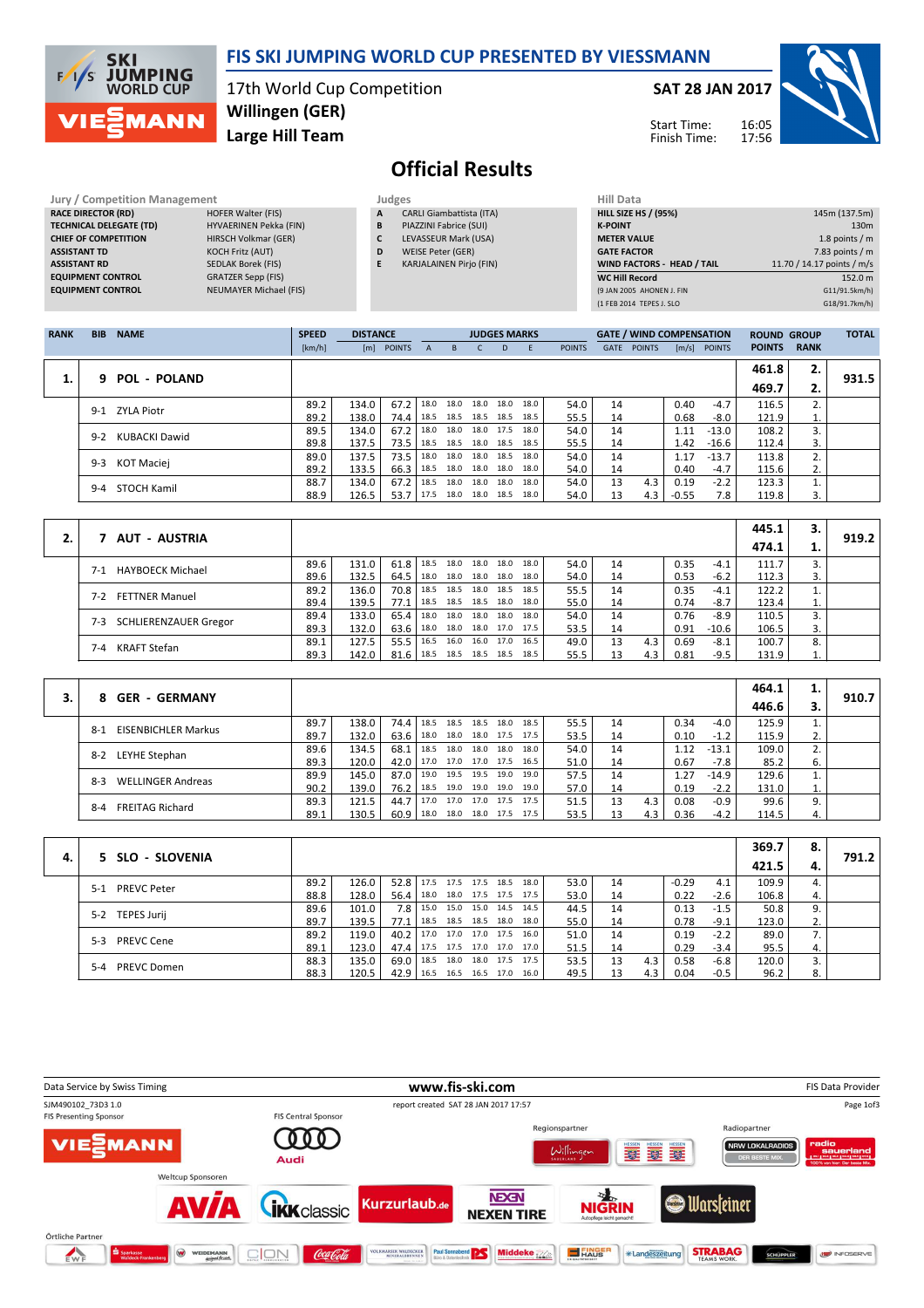

### FIS SKI JUMPING WORLD CUP PRESENTED BY VIESSMANN

17th World Cup Competition Willingen (GER)

SAT 28 JAN 2017

Start Time: Finish Time:



Large Hill Team

## Official Results

| <b>RANK</b> | <b>BIB</b> | <b>NAME</b>               | <b>SPEED</b> | <b>DISTANCE</b> |               |      |                          | <b>JUDGES MARKS</b> |    |           |               |             | <b>GATE / WIND COMPENSATION</b> |         |               | <b>ROUND GROUP</b> |             | <b>TOTAL</b> |
|-------------|------------|---------------------------|--------------|-----------------|---------------|------|--------------------------|---------------------|----|-----------|---------------|-------------|---------------------------------|---------|---------------|--------------------|-------------|--------------|
|             |            |                           | [km/h]       | [m]             | <b>POINTS</b> | A    | B.                       |                     | D. | -F        | <b>POINTS</b> | <b>GATE</b> | <b>POINTS</b>                   | [m/s]   | <b>POINTS</b> | <b>POINTS</b>      | <b>RANK</b> |              |
|             |            |                           |              |                 |               |      |                          |                     |    |           |               |             |                                 |         |               |                    |             |              |
|             |            |                           |              |                 |               |      |                          |                     |    |           |               |             |                                 |         |               | 395.1              | 6.          |              |
| 5.          | 6          | <b>NOR - NORWAY</b>       |              |                 |               |      |                          |                     |    |           |               |             |                                 |         |               | 383.4              | 5.          | 778.5        |
|             | $6-1$      | <b>STJERNEN Andreas</b>   | 90.1         | 131.0           | 61.8          |      | 18.0 18.0 17.5           |                     |    | 18.0 17.0 | 53.5          | 14          |                                 | 1.19    | $-13.9$       | 101.4              |             |              |
|             |            |                           | 90.0         | 127.0           | 54.6          |      | 17.0 17.5 17.5 17.5 17.5 |                     |    |           | 52.5          | 14          |                                 | 0.61    | $-7.1$        | 100.0              | 5.          |              |
|             | 6-2        | <b>FANNEMEL Anders</b>    | 89.3         | 120.0           | 42.0          | 16.5 | 17.0                     | 16.5 16.5           |    | 16.5      | 49.5          | 14          |                                 | 0.45    | $-5.3$        | 86.2               | 6.          |              |
|             |            |                           | 89.3         | 124.5           | 50.1          |      | 17.0 17.5 17.0 17.0 17.0 |                     |    |           | 51.0          | 14          |                                 | 0.70    | $-8.2$        | 92.9               | 4.          |              |
|             | $6 - 3$    | JOHANSSON Robert          | 89.6         | 124.0           | 49.2          | 16.5 | 17.0                     | 16.5 16.5           |    | 16.0      | 49.5          | 14          |                                 | 0.72    | $-8.4$        | 90.3               |             |              |
|             |            |                           | 89.7         | 113.0           | 29.4          |      | 16.5 16.5 16.5 16.5      |                     |    | 16.0      | 49.5          | 14          |                                 | $-0.39$ | 5.5           | 84.4               | 6.          |              |
|             | $6-4$      | <b>TANDE Daniel Andre</b> | 89.4         | 133.5           | 66.3          |      | 18.5 18.0 18.0 18.0 18.0 |                     |    |           | 54.0          | 13          | 4.3                             | 0.63    | $-7.4$        | 117.2              | 4.          |              |
|             |            |                           | 89.6         | 127.5           | 55.5          |      | 16.0 17.0 17.0 16.5      |                     |    | 16.5      | 50.0          | 13          | 4.3                             | 0.32    | $-3.7$        | 106.1              |             |              |

| 6. | 2 RUS - RUSSIAN FEDERATION         |      |       |                                 |                          |      |                     |      |    |     |      |         | 398.5 | 5. | 767.3 |
|----|------------------------------------|------|-------|---------------------------------|--------------------------|------|---------------------|------|----|-----|------|---------|-------|----|-------|
|    |                                    |      |       |                                 |                          |      |                     |      |    |     |      |         | 368.8 | 6. |       |
|    | <b>HAZETDINOV Ilmir</b><br>$2 - 1$ | 89.5 | 121.5 | 44.7                            | 17.0                     |      | 17.0 16.5 17.0 17.0 | 51.0 | 14 |     | 0.54 | $-6.3$  | 89.4  |    |       |
|    |                                    | 89.3 | 115.0 | 33.0                            | 16.5                     |      | 17.0 17.0 17.0 16.5 | 50.5 | 14 |     | 0.75 | $-8.8$  | 74.7  | ь. |       |
|    |                                    | 89.5 | 128.0 | $56.4$   17.5                   |                          |      | 18.0 17.0 17.5 17.0 | 52.0 | 14 |     | 0.94 | $-11.0$ | 97.4  |    |       |
|    | 2-2 VASSILIEV Dimitry              | 89.5 | 117.0 | 36.6   16.5 17.0 17.0 17.0 16.5 |                          |      |                     | 50.5 | 14 |     | 0.50 | $-5.9$  | 81.2  | 7. |       |
|    | <b>KORNILOV Denis</b><br>$2-3$     | 89.0 | 121.5 | 44.7                            | 17.0 17.0 17.0 17.5 16.5 |      |                     | 51.0 | 14 |     | 0.54 | $-6.3$  | 89.4  |    |       |
|    |                                    | 89.2 | 124.0 | 49.2   17.0 17.5 17.0 17.5 17.0 |                          |      |                     | 51.5 | 14 |     | 0.71 | $-8.3$  | 92.4  |    |       |
|    |                                    | 89.3 | 136.0 | 70.8 18.0                       |                          | 18.5 | 18.0 18.0 17.5      | 54.0 | 13 | 4.3 | 0.58 | $-6.8$  | 122.3 |    |       |
|    | <b>KLIMOV Evgeniy</b><br>$2 - 4$   | 89.0 | 133.5 | $66.3$   18.0                   |                          |      | 18.0 18.0 18.0 17.5 | 54.0 |    | 4.3 | 0.35 | $-4.1$  | 120.5 |    |       |

| 1 FIN - FINLAND             |      |       |      |                          |                |                     |      |      |    |     |      |         | 402.3 | 4.             |       |
|-----------------------------|------|-------|------|--------------------------|----------------|---------------------|------|------|----|-----|------|---------|-------|----------------|-------|
|                             |      |       |      |                          |                |                     |      |      |    |     |      |         | 343.1 |                | 745.4 |
| MAEAETTAE Jarkko<br>$1 - 1$ | 89.6 | 125.0 | 51.0 | 17.5 17.5 17.5 17.0      |                |                     | 17.5 | 52.5 | 14 |     | 0.59 | $-6.9$  | 96.6  | 6.             |       |
|                             | 89.0 | 113.0 | 29.4 | 16.5 16.5 17.0 17.0 17.0 |                |                     |      | 50.5 | 14 |     | 0.55 | -6.4    | 73.5  | $\mathbf{r}$ . |       |
| LARINTO Ville<br>$1 - 2$    | 89.5 | 130.5 | 60.9 | 18.0                     |                | 18.0 17.0 18.0      | 17.5 | 53.5 | 14 |     | 0.93 | $-10.9$ | 103.5 | 4.             |       |
|                             | 89.3 | 120.5 | 42.9 | 16.5 17.0 17.0 17.5 17.0 |                |                     |      | 51.0 | 14 |     | 0.72 | -8.4    | 85.5  | 5.             |       |
| AALTO Antti<br>1-3          | 89.7 | 126.5 | 53.7 | 17.5                     | 17.0 17.0 17.5 |                     | 17.0 | 51.5 | 14 |     | 0.53 | $-6.2$  | 99.0  | 4.             |       |
|                             | 89.6 | 120.0 | 42.0 | 17.0                     |                | 17.0 17.0 17.0 16.5 |      | 51.0 | 14 |     | 0.89 | $-10.4$ | 82.6  | 7.             |       |
|                             | 89.2 | 130.0 | 60.0 | 18.0                     | 17.5 17.0      | 18.0                | 17.0 | 52.5 | 13 | 4.3 | 1.16 | $-13.6$ | 103.2 |                |       |
| AHONEN Janne<br>1-4         | 89.8 | 126.5 | 53.7 | 17.0 17.5 17.5 17.5 17.0 |                |                     |      | 52.0 |    | 4.3 | 0.73 | $-8.5$  | 101.5 |                |       |

|    | <b>JPN - JAPAN</b>            |      |       |      |                     |  |                |      |      |    |     |      |         | 370.0 | 7. |       |
|----|-------------------------------|------|-------|------|---------------------|--|----------------|------|------|----|-----|------|---------|-------|----|-------|
| 8. |                               |      |       |      |                     |  |                |      |      |    |     |      |         | 309.3 | 8. | 679.3 |
|    | KOBAYASHI Ryoyu<br>$3-1$      | 89.2 | 125.5 | 51.9 | 17.5                |  | 17.5 17.0 17.0 | 17.0 | 51.5 | 14 |     | 1.00 | $-11.7$ | 91.7  | 8. |       |
|    |                               | 89.0 | 110.0 | 24.0 | 16.0                |  | 16.5 16.5 16.5 | 16.0 | 49.0 | 14 |     | 0.32 | $-3.7$  | 69.3  | 8. |       |
|    | SAKUYAMA Kento<br>$3-2$       | 89.0 | 119.5 | 41.1 | 16.5                |  | 17.0 16.5 17.0 | 16.5 | 50.0 | 14 |     | 0.78 | $-9.1$  | 82.0  |    |       |
|    |                               | 88.5 | 121.0 | 43.8 | 17.0 17.0 17.0 17.0 |  |                | 17.0 | 51.0 | 14 |     | 1.38 | $-16.1$ | 78.7  | 8. |       |
|    | <b>TAKEUCHI Taku</b><br>$3-3$ | 89.5 | 123.5 | 48.3 | 17.5                |  | 17.0 17.0 17.0 | 16.5 | 51.0 | 14 |     | 0.93 | $-10.9$ | 88.4  | 8. |       |
|    |                               | 89.4 | 103.0 | 11.4 | 16.0                |  | 16.0 16.0 16.0 | 16.0 | 48.0 | 14 |     | 0.00 | 0.0     | 59.4  | 8. |       |
|    | KASAI Noriaki<br>$3 - 4$      | 88.7 | 131.0 | 61.8 | 18.0                |  | 18.0 17.5 18.0 | 17.0 | 53.5 | 13 | 4.3 | 1.00 | $-11.7$ | 107.9 |    |       |
|    |                               | 88.4 | 126.5 | 53.7 | 17.5                |  | 18.0 17.5 18.0 | 17.5 | 53.0 | 13 | 4.3 | 0.78 | $-9.1$  | 101.9 | 6. |       |

#### not qualified for 2nd round

 $\sqrt{ }$ 

| <b>CZE - CZECH REPUBLIC</b> |      |       |                               |      |           |                     |      |       |    |     |      |         | 350.0 |     | 350.0 |
|-----------------------------|------|-------|-------------------------------|------|-----------|---------------------|------|-------|----|-----|------|---------|-------|-----|-------|
| HLAVA Lukas<br>$4 - 1$      | 89.1 | 125.5 | 51.9 17.5 17.5 17.0 17.5 17.5 |      |           |                     |      | 52.5  |    |     | 0.90 | $-10.5$ | 93.9  |     |       |
| STURSA Voitech<br>$4 - 2$   | 88.7 | 112.5 | $28.5$ 16.0                   |      |           | 16.0 16.5 16.5 16.0 |      | 48.5  | 14 |     | 0.68 | $-8.0$  | 69.0  | ٥.  |       |
| MATURA Jan<br>$4 - 3$       | 88.4 | 116.0 | $34.8$   16.5                 |      |           | 16.5 17.0 17.0      | 16.0 | 50.01 |    |     | 0.35 | $-4.1$  | 80.7  | . . |       |
| KOUDELKA Roman<br>$4 - 4$   | 88.5 | 131.0 | $61.8$   18.0                 | 18.0 | 17.5 17.5 |                     | 18.0 | 53.5  |    | 4.3 | 13   | $-13.2$ | 106.4 | ס.  |       |